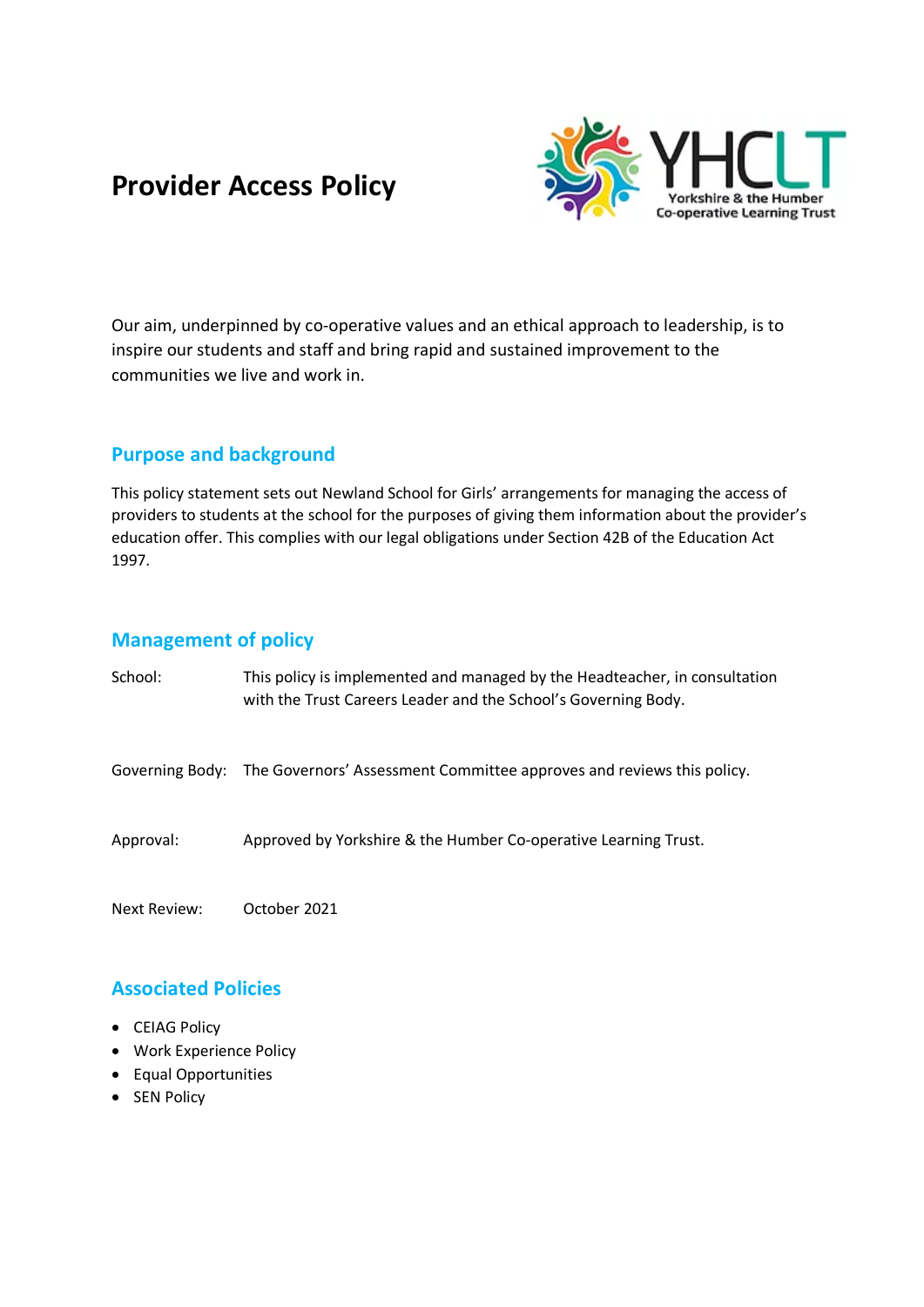# **Practice & Procedures**

## Student Entitlement

Students in years 7-11 are entitled to:

• Find out about technical education qualifications and apprenticeship opportunities, as part of a careers programme, which provides information on the full range of education and training options available at each transition point.

• Hear from a range of local providers about the opportunities they offer, including technical education and apprenticeships – through options evenings, assemblies and group discussions and taster events.

• Understand how to make applications for the full range of academic and technical courses.

## **Management of Provider Access Requests**

#### **Procedure**

A provider wishing to request access should contact the school Careers Leader, Erica Hood, hoode@yhclt.net

• Due to Covid-19 we are currently limiting the number of visitors in school. We are however working with a wide range of FE, HE and apprenticeship providers, developing virtual resources to ensure are students continue to receive impartial information, advice and guidance. If you would like to provide a presentation for focus groups or arrange a virtual Q&A please get in touch.

#### **Opportunities for access**

The school will run a number of events, integrated into the careers programme and will offer providers an opportunity to speak to pupils and/or their parents:

|         | <b>Autumn Term</b>                                                                                      | <b>Spring Term</b>                                               | <b>Summer Term</b>                                                        |
|---------|---------------------------------------------------------------------------------------------------------|------------------------------------------------------------------|---------------------------------------------------------------------------|
| Year 7  | <b>STEM Fair</b>                                                                                        |                                                                  |                                                                           |
| Year 8  | <b>STEM Fair</b>                                                                                        |                                                                  |                                                                           |
| Year 9  |                                                                                                         | Aim Higher Day                                                   | Careers Day                                                               |
| Year 10 | <b>Careers Assemblies</b><br>Work Experience<br><b>Preparation Sessions</b>                             | <b>Careers Assemblies</b><br><b>Humber Skills Event</b><br>March | <b>Careers Assemblies</b><br>FE Taster Days<br><b>Business Breakfasts</b> |
| Year 11 | <b>Careers Evening</b><br>October 2020<br><b>Provider Assemblies</b><br>National<br>Apprenticeship Show | <b>Provider Assemblies</b>                                       | <b>Provider Assemblies</b>                                                |

The school policy on safeguarding sets out the school's approach to allowing providers into school as visitors to talk to our students.